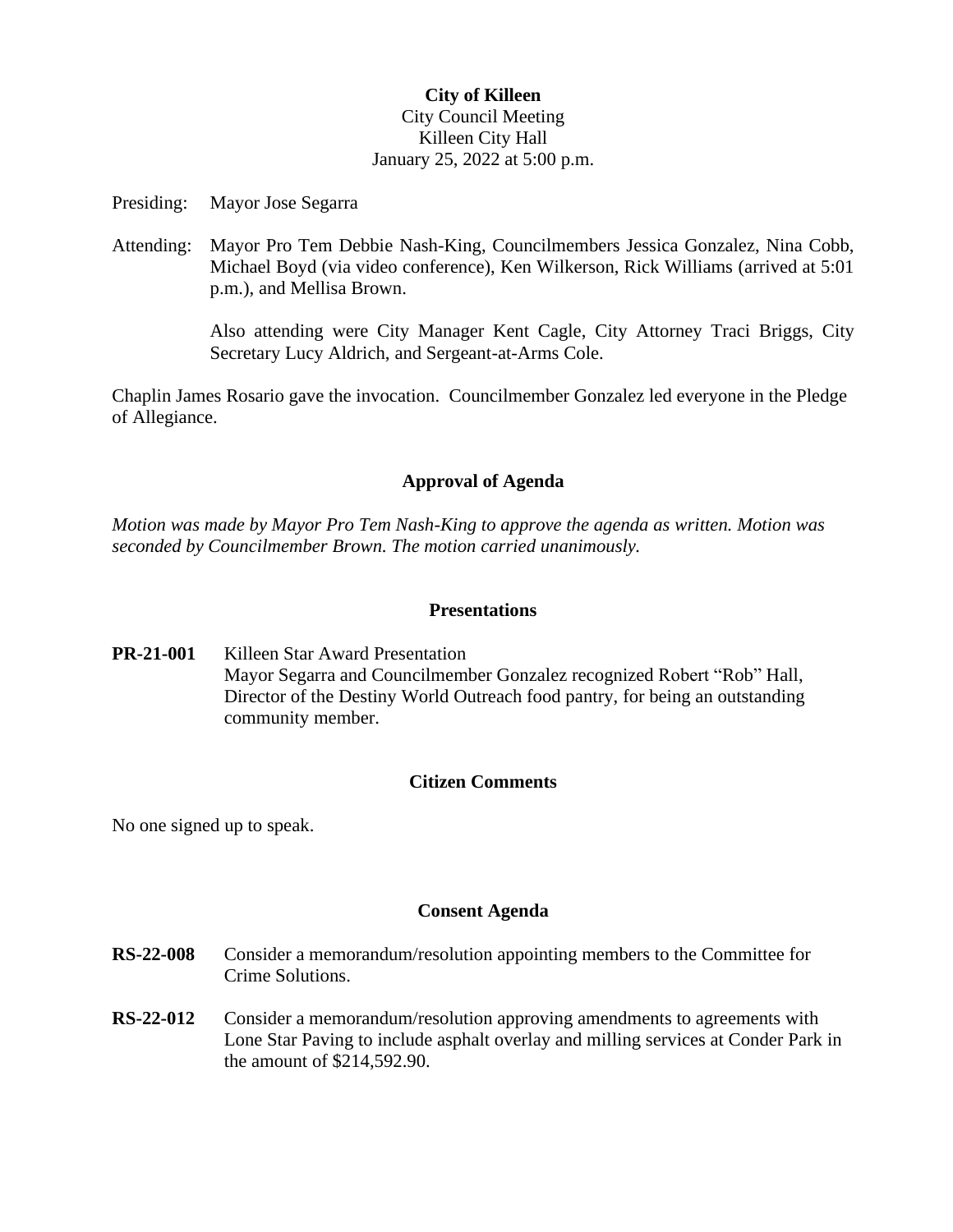- **RS-22-013** Consider a memorandum/resolution authorizing an Interagency Agreement with multiple agencies for the use of NicheRMS365, a law enforcement records management system, in the amount of \$381,038.25.
- **RS-22-014** Consider a memorandum/resolution accepting the Victims of Crime Act (VOCA) Crisis Assistance Program grant through the Office of the Governor, Criminal Justice Division.
- **RS-22-015** Consider a memorandum/resolution ratifying the acceptance of the HOME ARP grant funding in the amount of \$1,778,641.
- **RS-22-016** Consider a memorandum/resolution approving an Interlocal Agreement with the City of Temple for Regional Homelessness Cooperation and a Strategic Plan.
- **RS-22-017** Consider a memorandum/resolution approving an election services contract with Bell County.
- **RS-22-018** Consider a memorandum/resolution authorizing the procurement of fleet parts through NAPA, O'Reilly, and Lonestar Freightliner in an amount not to exceed \$287,000 and tires through Southern Tire Mart in an amount not to exceed \$203,000.
- **OR-22-003** Consider an ordinance amending the Code of Ordinances Chapter 8, Building and Construction Regulations, and Chapter 11, Fire Prevention and Protection, to adopt updated international building construction and fire codes.

The City Secretary read the caption of the ordinance. AN ORDINANCE AMENDING CHAPTERS 8 AND 11 OF THE CODE OF ORDINANCES OF THE CITY OF KILLEEN, ADOPTING THE 2021 INTERNATIONAL CONSTRUCTION CODES, THE 2020 NATIONAL ELECTRIC CODE AND THE 2021 INTERNATIONAL FIRE CODE INCLUDING APPENDIX D; ADOPTING LOCAL AMENDMENTS TO THESE CODES; PROVIDING FOR REPEAL OF CONFLICTING PROVISIONS; PROVIDING FOR A SEVERABILITY CLAUSE; PROVIDING FOR A SAVINGS CLAUSE; PROVIDING FOR PUBLICATION AND AN EFFECTIVE DATE.

*Motion was made by Mayor Pro Tem Nash-King to approve the consent agenda as written. Motion was seconded by Councilmember Brown. Councilmember Brown made an amendment to the motion approving the consent agenda removing RS-22-012 for separate consideration. Without a second the motion died. The original motion carried 6 to 1 with Councilmember Brown in opposition.*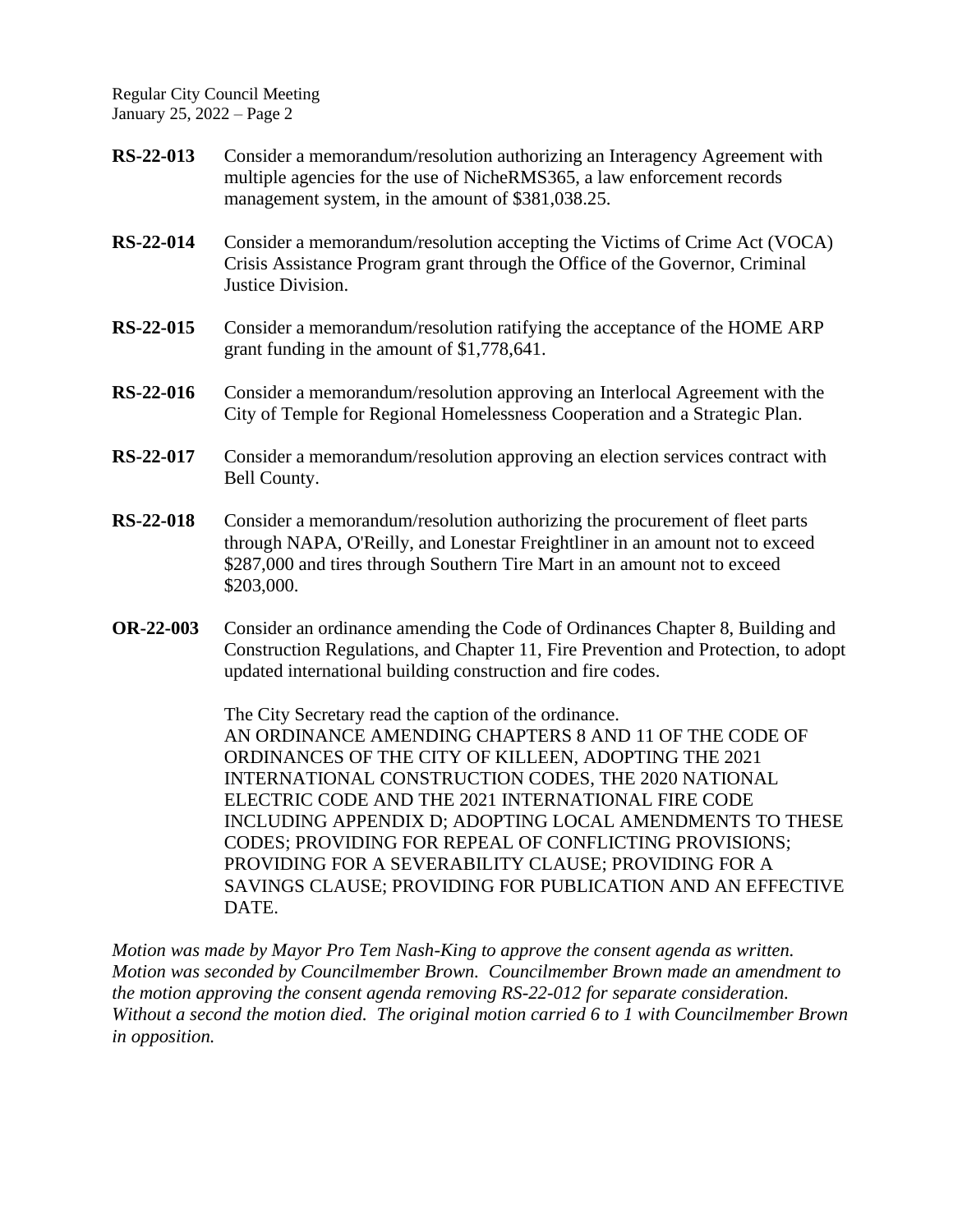#### **Ordinances**

**OR-22-002** Consider an ordinance authorizing the issuance and sale of Combination Tax and Revenue Certificates of Obligation, Series 2022, for street improvements.

> The City Secretary read the caption of the ordinance. AN ORDINANCE OF THE CITY COUNCIL OF THE CITY OF KILLEEN, TEXAS, AUTHORIZING THE ISSUANCE AND SALE OF COMBINATION TAX AND REVENUE CERTIFICATES OF OBLIGATION, SERIES 2022, LEVYING AN AD VALOREM TAX AND PLEDGING CERTAIN SURPLUS REVENUES IN SUPPORT OF THE CERTIFICATES; APPROVING AN OFFICIAL STATEMENT, A PAYING AGENT/REGISTRAR AGREEMENT AND OTHER AGREEMENTS RELATING TO THE SALE AND ISSUANCE OF THE CERTIFICATES; AND ORDAINING OTHER MATTERS RELATING TO THE ISSUANCE OF THE CERTIFICATES

**Staff Comments:** Jon Locke, Executive Director of Finance.

On November 16, 2021, City Council approved proceeding with the issuance of certificates of obligation for street improvements and directed the publication of a notice. Mr. Locke briefly identified the transportation street reconstruction priority list with an estimated cost of just over \$81 million. City staff recommends City Council approve the ordinance authorizing the issuance and sale of Combination Tax and Revenue Certificates of Obligation, Series 2022, for street improvements.

*Motion was made by Councilmember Wilkerson to approve OR-22-002. Motion was seconded by Mayor Pro Tem Nash-King. Motion carried 6 to 1 with Councilmember Brown in opposition.*

#### **Public Hearings**

**PH-22-008** HOLD a public hearing and discuss proposed charter amendments.

**Staff Comments:** Traci Briggs, City Attorney

Ms. Briggs reviewed the City Council proposed charter amendments that have been identified by City Council during their review of the charter during open meetings that began September 20, 2021.

Mayor Segarra opened the public hearing.

With no one appearing, the public hearing was closed.

Councilmember Brown added for the record that City Council had received a note from citizen Shirley DelConte who could not attend the public hearing. To summarize, Ms. DelConte supports an increase in Mayor and City Councilmember compensation in a total amount that equals \$600 to cover gas, and wear and tear on vehicles.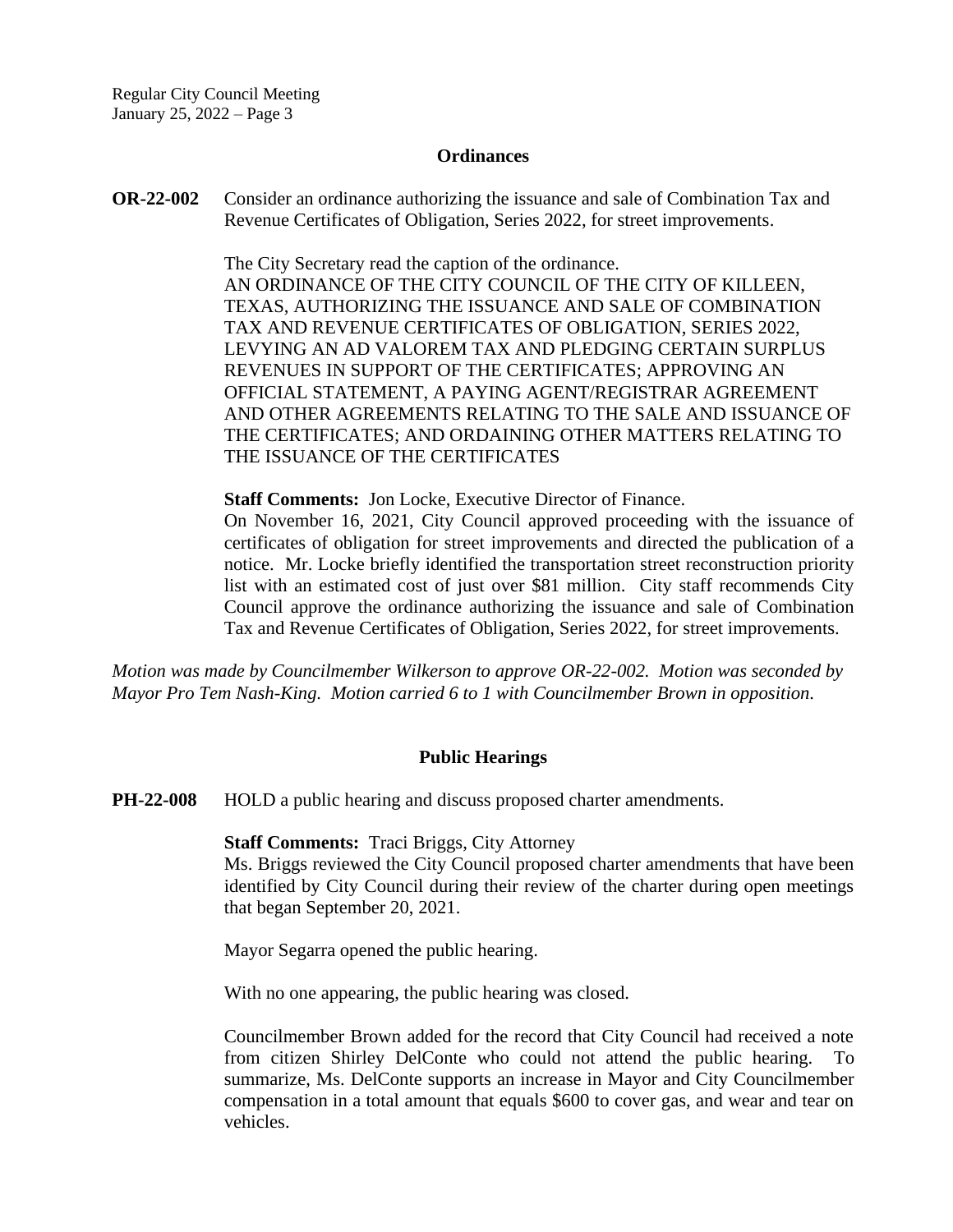Mayor Segarra announced that an ordinance calling the charter amendment election will be on the February 1st City Council Workshop Meeting for review and discussion and on the February 8th Regular City Council Meeting for consideration/action.

### **MAYOR SEGARRA ANNOUNCED THAT THE APPLICANT HAS WITHDRAWN AGENDA ITEMS PH-21-065 AND PH-21-066**

- **PH-21-065** HOLD a public hearing and consider an ordinance requested by Mitchell & Associates, Inc. on behalf of Texas Land and Living, LLC (Case #FLUM21 09) to amend the Comprehensive Plan's Future Land Use Map (FLUM) from a 'Rural' (R) designation to a 'General Residential' (GR) designation for approximately 9.147 acres out of the James Cook Survey, Abstract No. 161. The property is generally located east of the intersection of Pinar Trail and Grand Terrace Drive, Killeen, Texas. (Tabled from 11/30/21 Regular City Council Meeting)
- **PH-21-066** HOLD a public hearing and consider an ordinance submitted by Mitchell & Associates, Inc. on behalf of Texas Land and Living, LLC (Case #Z21 33) to rezone approximately 9.147 acres out of the James Cook Survey, Abstract No. 161 from "A" (Agricultural District) to "RT 1" (Residential Townhouse Single Family District). The property is generally located east of the intersection of Pinar Trail and Grand Terrace Drive, Killeen, Texas. (Tabled from 11/30/21 Regular City Council Meeting) (Requires three fourths [3/4] majority vote)
- **PH-22-009** HOLD a public hearing and consider an ordinance requested by Joshua Welch on behalf of CP Summit Group, Loverd Wilson Mitchell Trust, Penelope McDonald, and Ray Fread (Case #FLUM 21 11) to amend the Comprehensive Plan's Future Land Use Map (FLUM) from a 'Rural' (R) and 'Suburban Residential' (SR) designation to a 'General Residential' (GR) designation for approximately 60.112 acres out of the J.H. Lewis Survey, Abstract No. 0536; J.W. Morton Survey, Abstract No. 0587; and T. Arnold Survey, Abstract No. 0055. The property is generally located south of Prewitt Ranch Road and east of Clear Creek Road, Killeen, Texas.

The City Secretary read the caption of the ordinance. AN ORDINANCE AMENDING THE COMPREHENSIVE PLAN'S FUTURE LAND USE MAP TO CHANGE APPROXIMATELY 60.112 ACRES OUT OF THE J. H. LEWIS SURVEY, ABSTRACT NO. 536; J. W. MORTON SURVEY, ABSTRACT NO. 0587; AND T. ARNOLD SURVEY, ABSTRACT NO. 0055, FROM A 'RURAL' (R) AND 'SUBURBAN RESIDENTIAL' (SR) TO 'GENERAL RESIDENTIAL' (GR) DESIGNATION; PROVIDING A SEVERABILITY CLAUSE; PROVIDING FOR THE REPEAL OF CONFLICTING PROVISIONS; PROVIDING FOR PUBLICATION AND AN EFFECTIVE DATE.

**Staff Comments:** Wallis Meshier, Director of Planning The property is designated as rural and suburban residential on the Future Land Use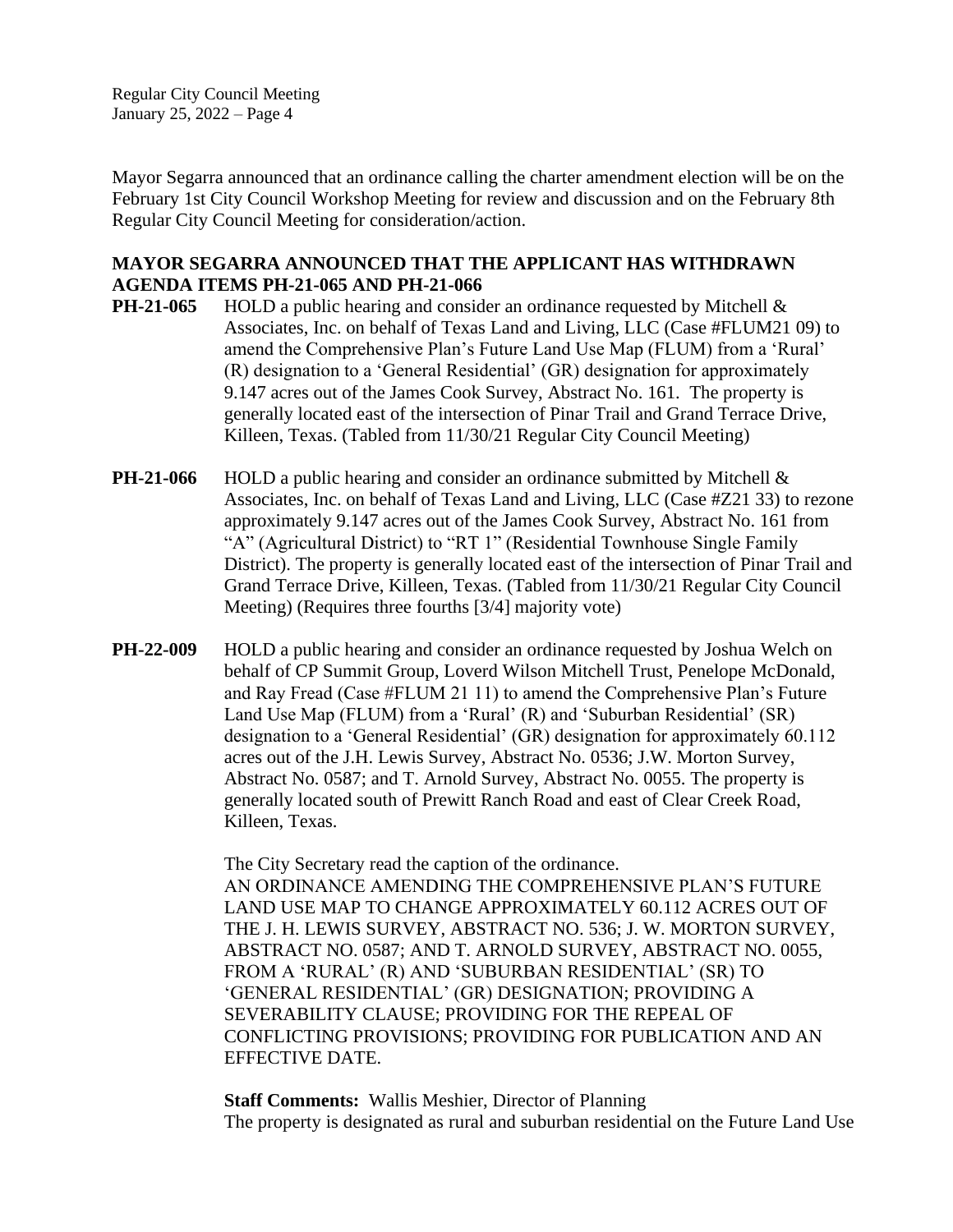Map (FLUM) of the Comprehensive Plan. Staff mailed courtesy notices to onehundred and ninety-one (191) surrounding property owners. Staff recommends approval of the request. The Planning and Zoning Commission recommended approval by a vote of 6 to 0.

Mayor Segarra invited the applicant to speak.

The applicant, Josh Welch, was available to provide additional information and answer questions.

Mayor Segarra opened the public hearing.

With no one appearing, the public hearing was closed.

*Motion was made by Councilmember Williams to approve PH-22-009. Motion was seconded by Mayor Pro Tem Nash-King. Motion carried 6 to 1 with Councilmember Brown in opposition.*

**PH-22-010** HOLD a public hearing and consider an ordinance requested by Tobe Sweeney, on behalf of Lilia D Enterprise, LLC (Case #Z21 43), to rezone approximately 0.19 acres out of the Morris & Goode Survey, Lot 1, Block 4 from "R 1" (Single Family Residential District) to "R 2" (Two Family Residential District). The property is addressed 1301 E Avenue G, Killeen, Texas.

The City Secretary read the caption of the ordinance.

AN ORDINANCE AMENDING THE ZONING ORDINANCE OF THE CITY OF KILLEEN BY CHANGING THE ZONING OF APPROXIMATELY 0.19 ACRES BEING LOT 1, BLOCK 4 OF THE MORRIS & GOODE ADDITION, FROM "R-1" (SINGE-FAMILY RESIDENTIAL DISTRICT) TO "R-2" (TWO-FAMILY RESIDENTIAL DISTRICT); PROVIDING A SAVINGS CLAUSE; PROVIDING FOR THE REPEAL OF CONFLICTING PROVISIONS; PROVIDING FOR AN EFFECTIVE DATE.

**Staff Comments:** Wallis Meshier, Director of Planning

The property is within the 100-year FEMA regulatory Special Flood Hazard Area and is designated as general residential on the Future Land Use Map (FLUM) of the Comprehensive Plan. The request is consistent with the FLUM. Staff notified thirty-nine (39) property owners. To date, staff has received two written responses regarding the request, one in support and one in opposition. Staff recommends approval of the request. The Planning and Zoning Commission recommended approval by a vote of 5 to 1.

Mayor Segarra invited the applicant to speak.

The applicant, Tobe Sweeney, was available to provide additional information and answer questions.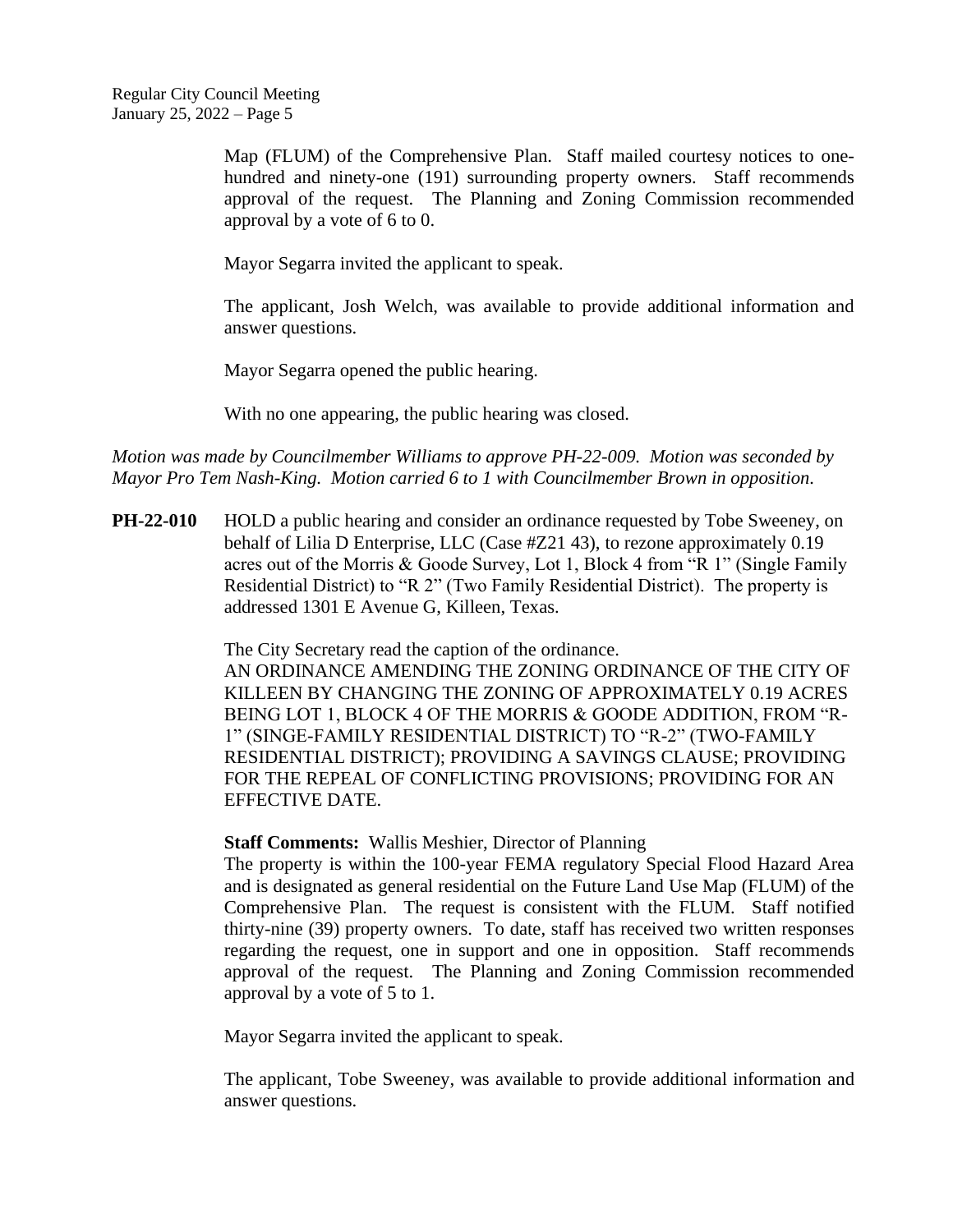Mayor Segarra opened the public hearing.

Ms. Anca Neagu spoke in opposition of the request.

With no one else appearing, the public hearing was closed.

*Motion was made by Mayor Pro Tem Nash-King to approve PH-22-010. Motion was seconded by Councilmember Wilkerson. Motion carried 4 to 3 with Councilmember Gonzalez, Councilmember Boyd and Councilmember Brown in opposition.*

**PH-22-011** HOLD a public hearing and consider an ordinance requested by Mitchell & Associates, Inc. on behalf of Eakin Commercial Properties, LTD (Case #Z21 44) to rezone approximately 0.271 acres, being part of Lots 2 & 4, Block 1, Eakin Commercial Addition Phase Two, from "B 3" (Local Business District) to "B 5" (Business District). The property is addressed as 5500 E. Central Texas Expressway and 2301 Rosewood Drive, Killeen, Texas.

> The City Secretary read the caption of the ordinance. AN ORDINANCE AMENDING THE ZONING ORDINANCE OF THE CITY OF KILLEEN BY CHANGING THE ZONING OF APPROXIMATELY 0.271 ACRES, BEING PART OF LOTS 2 AND 4, BLOCK 1, EAKIN COMMERCIAL ADDITION PHASE TWO, FROM "B-3" (LOCAL BUSINESS DISTRICT) TO "B-5" (BUSINESS DISTRICT); PROVIDING A SAVINGS CLAUSE; PROVIDING FOR THE REPEAL OF CONFLICTING PROVISIONS; PROVIDING FOR AN EFFECTIVE DATE.

**Staff Comments:** Wallis Meshier, Director of Planning

The purpose of the request is to align the zoning district boundaries with the platted property lines of Lots 2 and 4 of the Eakin Commercial Addition and establish the same zoning district across the entirety of both lots. The property is designated as planned development on the Future Land Use Map (FLUM) of the Comprehensive Plan. The request is consistent with the intent of the FLUM. Staff notified eight (8) property owners. To date, staff has received no written response regarding the request. Staff recommends approval of the request. The Planning and Zoning Commission recommended approval by a vote of 6 to 0.

The applicant, Ace Reneau, was available to provide additional information and answer questions.

Mayor Segarra opened the public hearing.

With no one appearing, the public hearing was closed.

*Motion was made by Mayor Pro Tem Nash-King to approve PH-22-011. Motion was seconded by Councilmember Wilkerson. Motion carried 6 to 1 with Councilmember Brown in opposition.*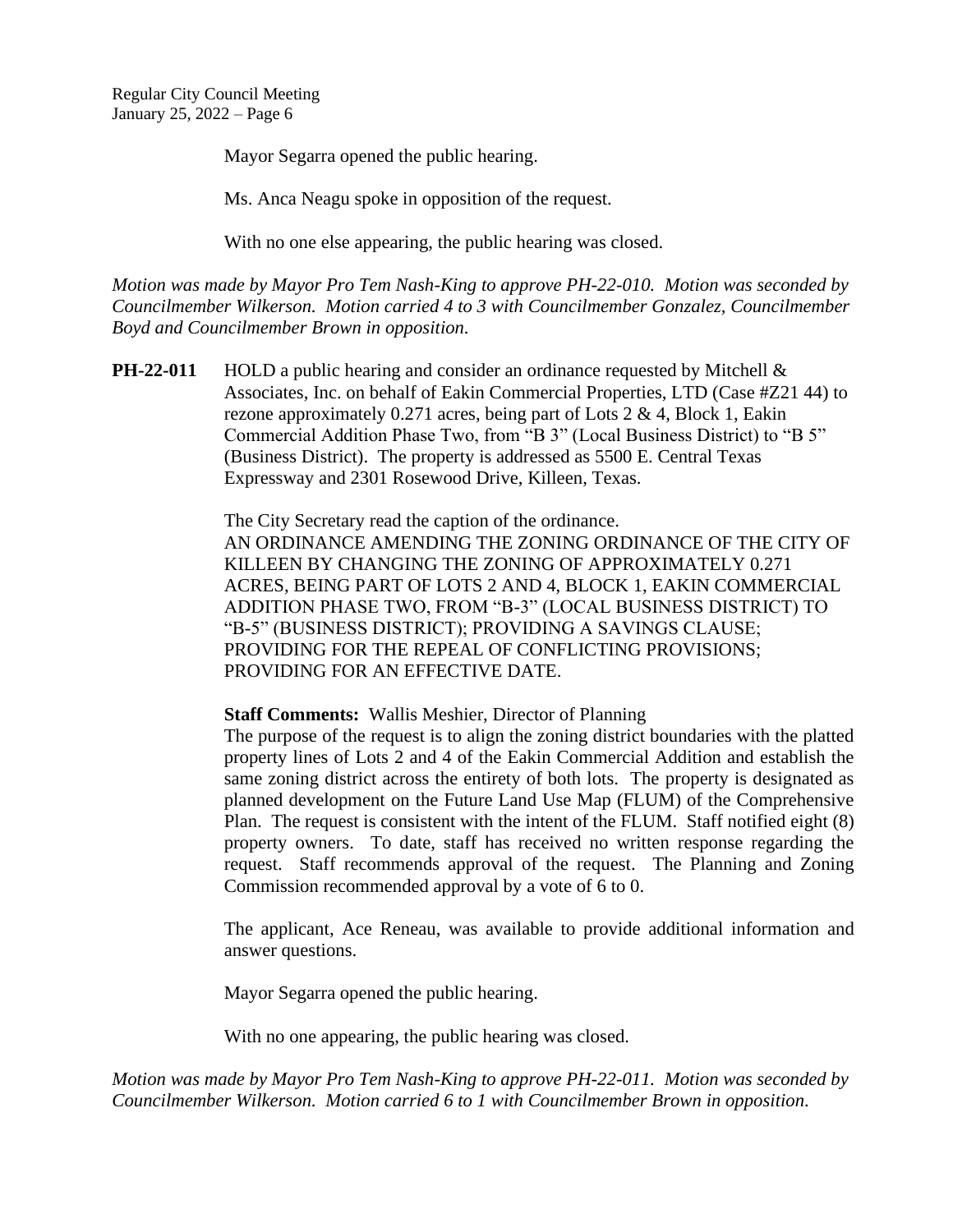**PH-22-012** HOLD a public hearing and consider an ordinance amending the FY 2022 Annual Budget of the City of Killeen to adjust revenue and expenditure accounts in multiple funds.

> The City Secretary read the caption of the ordinance. AN ORDINANCE OF THE CITY COUNCIL OF THE CITY OF KILLEEN, TEXAS, AMENDING THE FY 2022 ANNUAL BUDGET OF THE CITY OF KILLEEN TO ADJUST REVENUE AND EXPENDITURE ACCOUNTS IN MULTIPLE FUNDS; REPEALING ALL ORDINANCES OR PARTS OF ORDINANCES IN CONFLICT WITH THIS ORDINANCE; PROVIDING A SAVINGS CLAUSE; AND ESTABLISHING AN EFFECTIVE DATE.

**Staff Comments:** Jon Locke, Executive Director of Finance

The purpose of the budget amendment is to carry forward unspent budget for projects, services, and purchases that began in FY 2021 and were not completed by the end of the fiscal year. Also included are budget amendments that have been identified by staff that effect City Manager's Office, Recreation Services, Animal Services, the Aviation Fund, HOME-American Rescue Plan grant, moving a flatbed trailer from Water/Sewer to the Fire Department and COVID grant funds for social distancing. City staff recommends City Council approve the ordinance amending the FY 2022 Annual Budget.

Mayor Segarra opened the public hearing.

Mr. Leo Gukeisen spoke neither for or against, he posed a question to better understand the budget amendment.

With no one else appearing, the public hearing was closed.

Mr. Locke was available to clarify the budget amendment.

*Motion was made by Mayor Pro Tem Nash-King to approve PH-22-012. Motion was seconded by Councilmember Williams. Motion carried unanimously.*

#### **Discussion Items**

**DS-22-010** Discuss and Review Municipal Court Judge Applications

At 6:06 p.m., Mayor Segarra called for City Council to recess the meeting to Executive Session.

Per V.T.C.A., Government Code Section 551.074 the City Council will discuss and review Municipal Court Judge applications.

At 7:00 p.m., Mayor Segarra reconvened the City Council meeting.